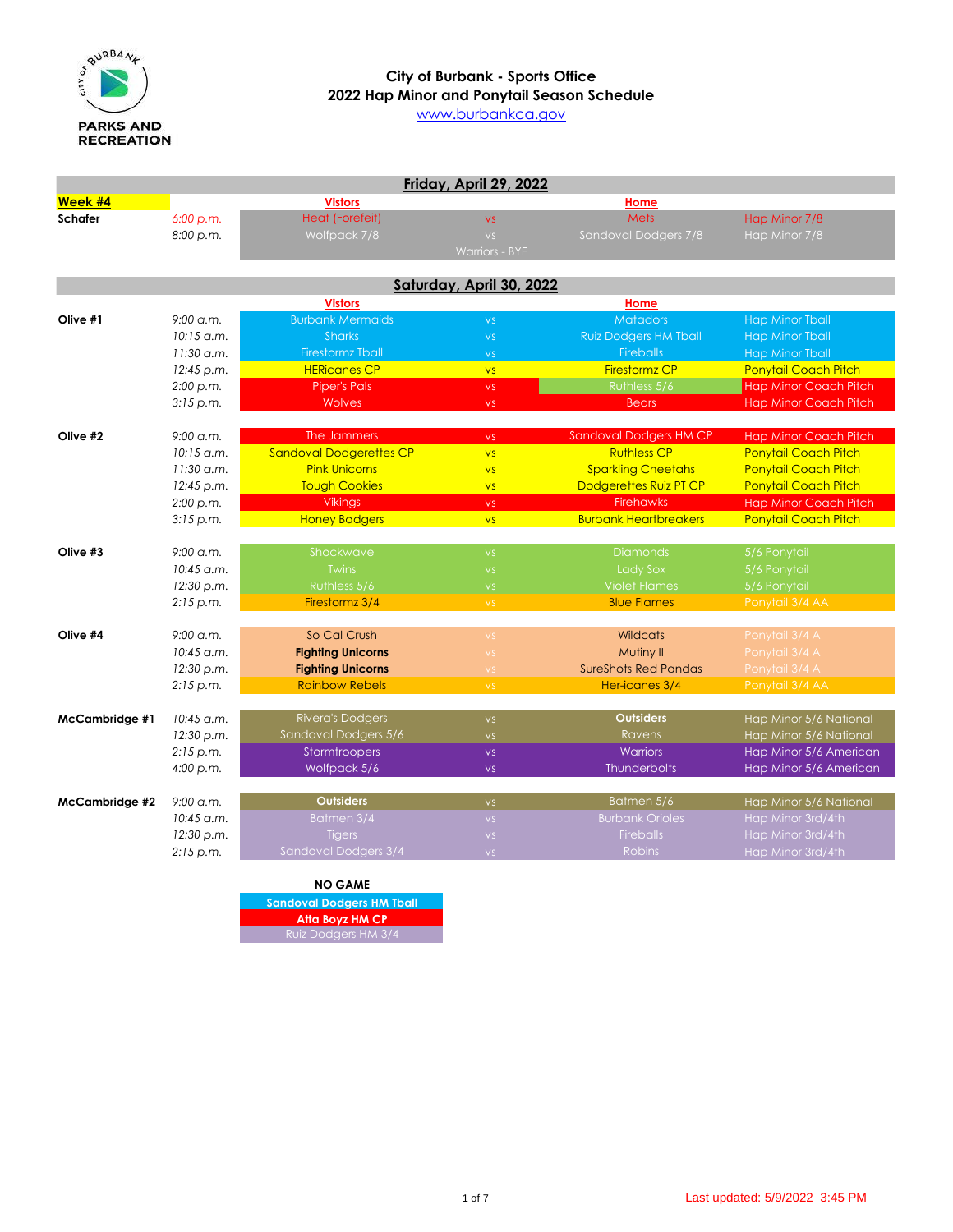

[www](http://www.burbankca.gov/).burbankca.gov

|                       |              |                                  | Friday, May 6, 2022            |                                |                              |
|-----------------------|--------------|----------------------------------|--------------------------------|--------------------------------|------------------------------|
| Week #5               |              | <b>Vistors</b>                   |                                | Home                           |                              |
| <b>Schafer</b>        | 6:00 p.m.    | Sandoval Dodgers 7/8             | VS.                            | Heat                           | Hap Minor 7/8                |
|                       | 8:00 p.m.    | <b>Warriors</b>                  | VS.                            | Wolfpack 7/8                   | Hap Minor 7/8                |
|                       |              |                                  | Mets - BYE                     |                                |                              |
|                       |              |                                  | END OF 1ST ROUND 7/8 HAP MINOR |                                |                              |
|                       |              |                                  | Saturday, May 7, 2022          |                                |                              |
|                       |              | <b>Vistors</b>                   |                                | Home                           |                              |
| Olive #1              | $9:00$ a.m.  | Dodgerettes Ruiz PT CP           | <b>VS</b>                      | <b>Sandoval Dodgerettes CP</b> | <b>Ponytail Coach Pitch</b>  |
|                       | $10:15$ a.m. | Atta Boyz                        | <b>VS</b>                      | <b>Firehawks</b>               | <b>Hap Minor Coach Pitch</b> |
|                       | $11:30$ a.m. | The Jammers                      | VS.                            | <b>Bears</b>                   | <b>Hap Minor Coach Pitch</b> |
|                       | 12:45 p.m.   | <b>Sparkling Cheetahs</b>        | <b>VS</b>                      | <b>HERicanes CP</b>            | <b>Ponytail Coach Pitch</b>  |
|                       | 2:00 p.m.    | <b>Ruthless CP</b>               | <b>VS</b>                      | <b>Honey Badgers</b>           | <b>Ponytail Coach Pitch</b>  |
|                       | 3:15 p.m.    | <b>Tough Cookies</b>             | <b>VS</b>                      | <b>Pink Unicorns</b>           | <b>Ponytail Coach Pitch</b>  |
| Olive #2              | $9:00$ a.m.  | <b>Burbank Mermaids</b>          | VS                             | <b>Firestormz Tball</b>        | <b>Hap Minor Tball</b>       |
|                       | $10:15$ a.m. | <b>Sandoval Dodgers HM Tball</b> | VS                             | <b>Matadors</b>                | <b>Hap Minor Tball</b>       |
|                       | $11:30$ a.m. | <b>Sharks</b>                    | VS.                            | <b>Fireballs</b>               | <b>Hap Minor Tball</b>       |
|                       | 12:45 p.m.   | <b>Burbank Heartbreakers</b>     | <b>VS</b>                      | <b>Firestormz CP</b>           | <b>Ponytail Coach Pitch</b>  |
|                       | 2:00 p.m.    | <b>Wolves</b>                    | <b>VS</b>                      | <b>Piper's Pals</b>            | <b>Hap Minor Coach Pitch</b> |
|                       | 3:15 p.m.    | <b>Vikings</b>                   | <b>VS</b>                      | <b>Burbank Sandlot</b>         | <b>Hap Minor Coach Pitch</b> |
|                       |              |                                  |                                |                                |                              |
| Olive #3              | $9:00$ a.m.  | <b>Mutiny II</b>                 | VS.                            | <b>Wildcats</b>                | Ponytail 3/4 A               |
|                       | $10:45$ a.m. | <b>SureShots Red Pandas</b>      | $\mathsf{VS}$                  | <b>Mutiny II</b>               | Ponytail 3/4 A               |
|                       | 12:30 p.m.   | So Cal Crush                     | <b>VS</b>                      | <b>Fighting Unicorns</b>       | Ponytail 3/4 A               |
|                       | 2:15 p.m.    | Her-icanes 3/4                   | VS.                            | Firestormz 3/4                 | Ponytail 3/4 AA              |
|                       |              |                                  |                                |                                |                              |
| Olive #4              | $9:00$ a.m.  | <b>Diamonds</b>                  | VS.                            | <b>Lady Sox</b>                | 5/6 Ponytail                 |
|                       | $10:45$ a.m. | Shockwave                        | VS.                            | <b>Violet Flames</b>           | 5/6 Ponytail                 |
|                       | 12:30 p.m.   | <b>Twins</b>                     | VS.                            | Ruthless 5/6                   | 5/6 Ponytail                 |
|                       | 2:15 p.m.    | <b>Blue Flames</b>               | VS.                            | <b>Rainbow Rebels</b>          | Ponytail 3/4 AA              |
|                       |              |                                  | END OF 1ST ROUND 5/6 PONYTAIL  |                                |                              |
| McCambridge #1        | $10:45$ a.m. | Ruiz Dodgers 3/4 Boys            | VS.                            | <b>Fireballs</b>               | Hap Minor 3rd/4th            |
|                       | 12:30 p.m.   | Sandoval Dodgers 3/4             | VS.                            | <b>Burbank Orioles</b>         | Hap Minor 3rd/4th            |
|                       | 2:15 p.m.    | <b>Tigers</b>                    | VS.                            | Batmen 3/4                     | Hap Minor 3rd/4th            |
|                       | 4:00 p.m.    | Sandoval Dodgers 5/6             | VS.                            | Batmen 5/6                     | Hap Minor 5/6 National       |
|                       |              |                                  |                                |                                |                              |
| <b>McCambridge #2</b> | 10:45 a.m.   | <b>Warriors</b>                  | <b>VS</b>                      | Wolfpack 5/6                   | Hap Minor 5/6 American       |
|                       | 12:30 p.m.   | <b>Ravens</b>                    | VS.                            | Outsiders                      | Hap Minor 5/6 National       |
|                       | 2:15 p.m.    | <b>Ravens</b>                    | <b>VS</b>                      | Rivera's Dodgers               | Hap Minor 5/6 National       |
|                       | 4:00 p.m.    | <b>Thunderbolts</b>              | VS.                            | Stormtroopers                  | Hap Minor 5/6 American       |

#### **NO GAME** Ruiz Dodgers HM Tball **Sandoval Dodgers HM CP** Robins HM 3/4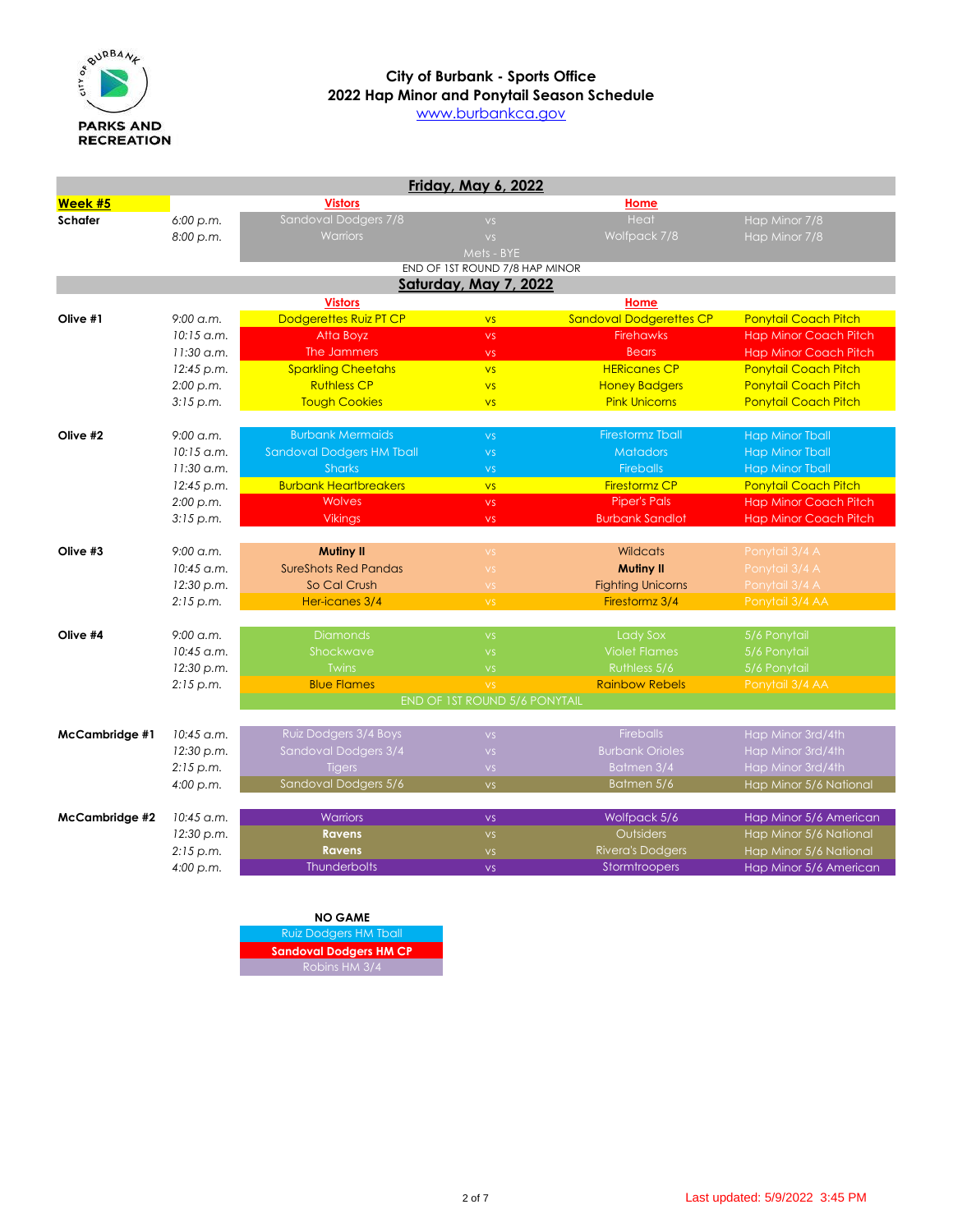

# **2022 Hap Minor and Ponytail Season Schedule City of Burbank - Sports Office**

[www](http://www.burbankca.gov/).burbankca.gov

|                |              |                                     | Friday, May 13, 2022                     |                                                       |                              |
|----------------|--------------|-------------------------------------|------------------------------------------|-------------------------------------------------------|------------------------------|
| Week #6        |              | <b>Vistors</b>                      |                                          | <u>Home</u>                                           |                              |
| <b>Schafer</b> | 6:00 p.m.    | Wolfpack 7/8                        | VS.                                      | Mets                                                  | Hap Minor 7/8                |
|                | 8:00 p.m.    | <b>Warriors</b>                     | VS.                                      | Sandoval Dodgers 7/8                                  | Hap Minor 7/8                |
|                |              |                                     | Heat - BYE                               |                                                       |                              |
|                |              |                                     |                                          |                                                       |                              |
|                |              |                                     | <b>Saturday, May 14, 2022</b>            |                                                       |                              |
|                |              | <b>Vistors</b>                      |                                          | Home                                                  |                              |
| Olive #1       | 9:00 a.m.    | <b>Ruiz Dodgers HM Tball</b>        | VS.                                      | <b>Fireballs</b>                                      | <b>Hap Minor Tball</b>       |
|                | 10:15 a.m.   | <b>Sandoval Dodgers HM Tball</b>    | <b>VS</b>                                | <b>Firestormz Tball</b>                               | <b>Hap Minor Tball</b>       |
|                | $11:30$ a.m. | <b>Sharks</b>                       | $\mathsf{VS}$                            | <b>Burbank Mermaids</b>                               | <b>Hap Minor Tball</b>       |
|                | 12:45 p.m.   | The Jammers                         | <b>VS</b>                                | <b>Piper's Pals</b>                                   | <b>Hap Minor Coach Pitch</b> |
|                | 2:00 p.m.    | <b>Burbank Heartbreakers</b>        | VS                                       | <b>Sparkling Cheetahs</b>                             | <b>Ponytail Coach Pitch</b>  |
|                | 3:15 p.m.    | <b>Pink Unicorns</b>                | <b>VS</b>                                | Dodgerettes Ruiz PT CP                                | Ponytail Coach Pitch         |
| Olive #2       | $9:00$ a.m.  | <b>Sandoval Dodgers HM CP</b>       | <b>VS</b>                                | <b>Bears</b>                                          | <b>Hap Minor Coach Pitch</b> |
|                | $10:15$ a.m. | Atta Boyz                           | <b>VS</b>                                | <b>Burbank Sandlot</b>                                | <b>Hap Minor Coach Pitch</b> |
|                | 11:30 a.m.   | <b>Honey Badgers</b>                | <b>VS</b>                                | <b>Sandoval Dodgerettes CP</b>                        | <b>Ponytail Coach Pitch</b>  |
|                | 12:45 p.m.   | <b>Firestormz CP</b>                | <b>VS</b>                                | <b>Ruthless CP</b>                                    | <b>Ponytail Coach Pitch</b>  |
|                | 2:00 p.m.    | <b>HERicanes CP</b>                 | VS                                       | <b>Tough Cookies</b>                                  | <b>Ponytail Coach Pitch</b>  |
|                | 3:15 p.m.    | <b>Vikings</b>                      | <b>VS</b>                                | <b>Wolves</b>                                         | <b>Hap Minor Coach Pitch</b> |
|                |              |                                     |                                          |                                                       |                              |
| Olive #3       | $9:00$ a.m.  | Firestormz 3/4                      | VS                                       | <b>Rainbow Rebels</b>                                 | Ponytail 3/4 AA              |
|                | 10:45 a.m.   | Lady Sox                            | <b>VS</b>                                | Ruthless 5/6                                          | 5/6 Ponytail North           |
|                | 12:30 p.m.   | <b>Diamonds</b>                     | $\mathsf{VS}$                            | Shockwave                                             | 5/6 Ponytail Interleague     |
|                | 2:15 p.m.    | <b>Violet Flames</b>                | VS.                                      | <b>Twins</b>                                          | 5/6 Ponytail South           |
|                |              |                                     |                                          |                                                       |                              |
| Olive #4       | $9:00$ a.m.  | <b>Wildcats</b>                     | <b>VS</b>                                | <b>Fighting Unicorns</b>                              | Ponytail 3/4 A               |
|                | 10:45 a.m.   | <b>Wildcats</b>                     | VS                                       | <b>SureShots Red Pandas</b>                           | Ponytail 3/4 A               |
|                | 12:30 p.m.   | <b>SureShots Red Pandas</b>         |                                          | So Cal Crush                                          | Ponytail 3/4 A               |
|                | 2:15 p.m.    | Mutiny II                           | <b>VS</b>                                | <b>So Cal Crush</b>                                   | Ponytail 3/4 A               |
|                | 4:00 p.m.    | Her-icanes 3/4                      | VS.                                      | <b>Blue Flames</b>                                    | Ponytail 3/4 AA              |
|                |              |                                     | <b>END OF 2nd ROUND 3/4 PONYTAIL AA</b>  |                                                       |                              |
|                |              |                                     | <b>END OF 2nd ROUND 3/4 PONYTAIL A</b>   |                                                       |                              |
| McCambridge #1 | $9:00$ a.m.  | Batmen 5/6                          | $\mathsf{VS}$                            | <b>Ravens</b>                                         | Hap Minor 5/6 National       |
|                | 10:45 a.m.   | Bałmen 5/6                          | $\mathsf{VS}$                            | <b>Rivera's Dodgers</b>                               | Hap Minor 5/6 National       |
|                | 12:30 p.m.   | <b>Rivera's Dodgers</b>             |                                          | <b>Sandoval Dodgers 5/6</b>                           | Hap Minor 5/6 National       |
|                | 2:30 p.m.    | Stormtroopers                       | <b>VS</b>                                | Wolfpack 5/6                                          | Hap Minor 5/6 American       |
|                |              |                                     |                                          |                                                       |                              |
| McCambridge #2 | 9:00 a.m.    | <b>Thunderbolts</b>                 | <b>VS</b>                                | <b>Warriors</b>                                       | Hap Minor 5/6 American       |
|                | $10:45$ a.m. | <b>Robins</b>                       | VS.                                      | <b>Burbank Orioles</b>                                | Hap Minor 3rd/4th            |
|                | 12:30 p.m.   | Ruiz Dodgers 3/4 Boys               | VS.                                      | Batmen 3/4                                            | Hap Minor 3rd/4th            |
|                | 2:15 p.m.    | Sandoval Dodgers 3/4                | VS.                                      | <b>Tigers</b>                                         | Hap Minor 3rd/4th            |
|                | 4:15 p.m.    | Outsiders                           | VS.                                      | <b>Sandoval Dodgers 5/6</b>                           | Hap Minor 5/6 National       |
|                |              |                                     |                                          | <b>END OF 2nd ROUND 5/6 HAP MINOR AMERICAN LEAGUE</b> |                              |
|                |              |                                     | END OF 1ST ROUND 5/6 HAP NATIONAL LEAGUE |                                                       |                              |
|                |              |                                     |                                          |                                                       |                              |
|                |              | <b>NO GAME</b><br>Matadors HM Tball |                                          |                                                       |                              |
|                |              | <b>Firehawks HM CP</b>              |                                          |                                                       |                              |
|                |              |                                     |                                          |                                                       |                              |

Fireballs HM 3/4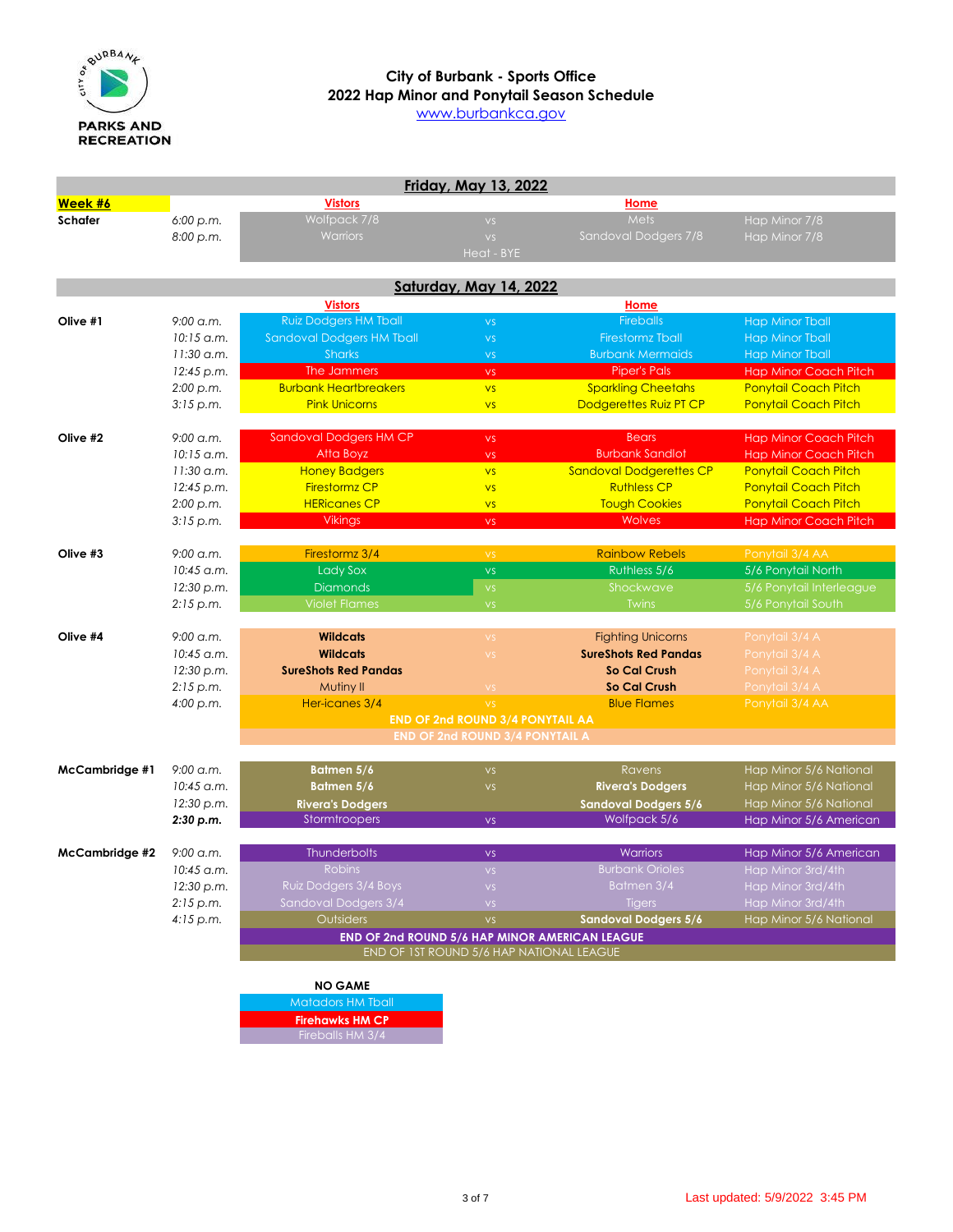

[www](http://www.burbankca.gov/).burbankca.gov

|                |                     |                                  | <b>Friday, May 20, 2022</b>    |                              |                              |
|----------------|---------------------|----------------------------------|--------------------------------|------------------------------|------------------------------|
| Week #7        |                     | <b>Vistors</b>                   |                                | Home                         |                              |
| <b>Schafer</b> | 6:00 p.m.           | <b>Warriors</b>                  | VS.                            | Heat                         | Hap Minor 7/8                |
|                | 8:00 p.m.           | Sandoval Dodgers 7/8             | VS.                            | <b>Mets</b>                  | Hap Minor 7/8                |
|                |                     |                                  | Wolfpack 7/8                   |                              |                              |
|                |                     |                                  | <b>Saturday, May 21, 2022</b>  |                              |                              |
|                |                     | <b>Vistors</b>                   |                                | Home                         |                              |
| Olive #1       | $9:00 \text{ g.m.}$ | Sandoval Dodgers HM CP           | <b>VS</b>                      | <b>Piper's Pals</b>          | <b>Hap Minor Coach Pitch</b> |
|                | $10:15$ a.m.        | <b>Sandoval Dodgerettes CP</b>   | <b>VS</b>                      | <b>Firestormz CP</b>         | <b>Ponytail Coach Pitch</b>  |
|                | $11:30$ a.m.        | Dodgerettes Ruiz PT CP           | <b>VS</b>                      | <b>Honey Badgers</b>         | <b>Ponytail Coach Pitch</b>  |
|                | 12:45 p.m.          | <b>Pink Unicorns</b>             | <b>VS</b>                      | <b>HERicanes CP</b>          | <b>Ponytail Coach Pitch</b>  |
|                | 2:00 p.m.           | <b>Firehawks</b>                 | VS.                            | <b>Burbank Sandlot</b>       | <b>Hap Minor Coach Pitch</b> |
|                | 3:15 p.m            | <b>Tough Cookies</b>             | <b>VS</b>                      | <b>Burbank Heartbreakers</b> | <b>Ponytail Coach Pitch</b>  |
|                |                     |                                  |                                |                              |                              |
| Olive #2       | $9:00$ a.m.         | <b>Matadors</b>                  | VS.                            | <b>Firestormz Tball</b>      | <b>Hap Minor Tball</b>       |
|                | $10:15$ a.m.        | <b>Ruiz Dodgers HM Tball</b>     | VS.                            | <b>Burbank Mermaids</b>      | <b>Hap Minor Tball</b>       |
|                | $11:30$ a.m.        | <b>Sandoval Dodgers HM Tball</b> | VS.                            | <b>Sharks</b>                | <b>Hap Minor Tball</b>       |
|                | 12:45 p.m.          | The Jammers                      | VS                             | <b>Vikings</b>               | <b>Hap Minor Coach Pitch</b> |
|                | 2:00 p.m.           | <b>Ruthless CP</b>               | <b>VS</b>                      | <b>Sparkling Cheetahs</b>    | Ponytail Coach Pitch         |
|                | 3:15 p.m            | Atta Boyz                        | VS.                            | <b>Wolves</b>                | <b>Hap Minor Coach Pitch</b> |
|                |                     |                                  |                                |                              |                              |
| Olive #3       | $9:00$ a.m.         |                                  | VS.                            |                              | Ponytail 3/4 A               |
|                | 10:45 a.m.          |                                  | <b>VS</b>                      |                              | Ponytail 3/4 A               |
|                | 12:30 p.m.          |                                  | VS                             |                              | Ponytail 3/4 A               |
|                | 2:15 p.m.           |                                  | VS.                            |                              | Ponytail 3/4 AA              |
| Olive #4       | $9:00$ a.m.         | Lady Sox                         | <b>VS</b>                      | <b>Diamonds</b>              | 5/6 Ponytail North           |
|                | 10:45 a.m.          | <b>Violet Flames</b>             | VS.                            | Ruthless 5/6                 | 5/6 Ponytail Interleague     |
|                | 12:30 p.m.          | Shockwave                        | VS.                            | <b>Twins</b>                 | 5/6 Ponytail South           |
|                | 2:15 p.m.           |                                  | VS.                            |                              | Ponytail 3/4 AA              |
|                |                     |                                  |                                |                              |                              |
| McCambridge #1 | $9:00$ a.m.         |                                  | <b>VS</b>                      |                              | Hap Minor 5/6 American       |
|                | $10:45$ a.m.        | <b>Fireballs</b>                 | VS.                            | Batmen 3/4                   | Hap Minor 3rd/4th            |
|                | 12:30 p.m.          | <b>Robins</b>                    | VS.                            | <b>Tigers</b>                | Hap Minor 3rd/4th            |
|                | 2:15 p.m.           | Ruiz Dodgers 3/4 Boys            | VS.                            | Sandoval Dodgers 3/4         | Hap Minor 3rd/4th            |
|                |                     |                                  | END OF 1ST ROUND HAP MINOR 3/4 |                              |                              |
| McCambridge #2 | $9:00$ a.m.         |                                  | VS.                            |                              | Hap Minor 5/6 National       |
|                | $10:45$ a.m.        |                                  | VS.                            |                              | Hap Minor 5/6 National       |
|                | 12:30 p.m.          |                                  | VS                             |                              | Hap Minor 5/6 National       |
|                | 2:15 p.m.           |                                  | VS.                            |                              | Hap Minor 5/6 American       |
|                |                     |                                  |                                |                              |                              |
|                |                     |                                  |                                |                              |                              |

| <b>NO GAME</b>            |  |
|---------------------------|--|
| <b>Fireballs HM Tball</b> |  |
| <b>Bears HM CP</b>        |  |
| <b>Burbank Orioles</b>    |  |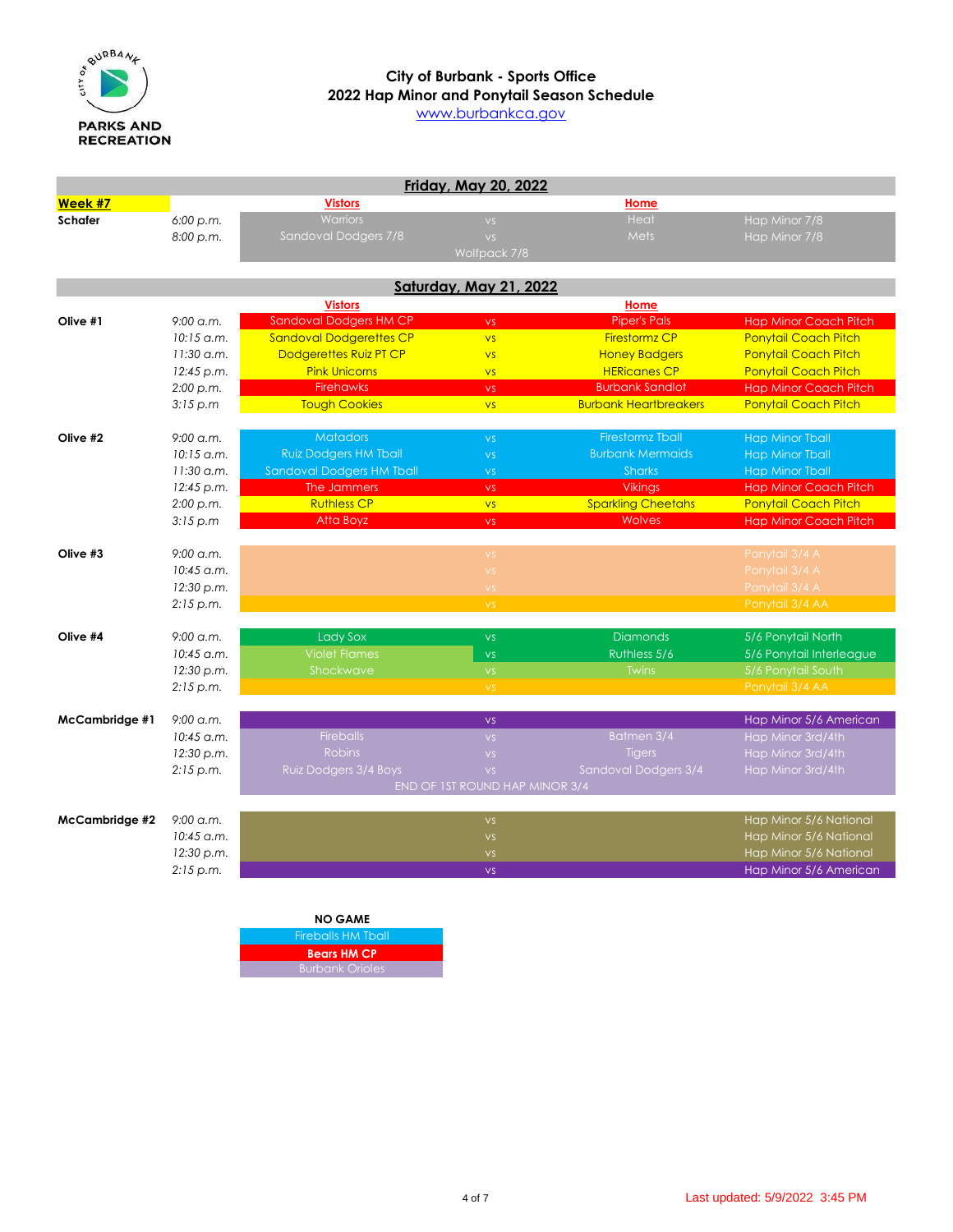

# **2022 Hap Minor and Ponytail Season Schedule City of Burbank - Sports Office**

[www](http://www.burbankca.gov/).burbankca.gov

|                |                     |                              | Friday, June 3, 2022   |                                  |                              |
|----------------|---------------------|------------------------------|------------------------|----------------------------------|------------------------------|
| Week #8        |                     | <b>Vistors</b>               |                        | Home                             |                              |
| <b>Schafer</b> | 6:00 p.m.           | Mets                         | VS                     | Heat                             | Hap Minor 7/8                |
|                | 8:00 p.m.           | Sandoval Dodgers 7/8         | VS                     | Wolfpack 7/8                     | Hap Minor 7/8                |
|                |                     |                              | <b>Warriors - BYE</b>  |                                  |                              |
|                |                     |                              |                        |                                  |                              |
|                |                     |                              | Saturday, June 4, 2022 |                                  |                              |
|                |                     | <b>Vistors</b>               |                        | Home                             |                              |
| Olive #1       | $9:00 \text{ g.m.}$ | <b>Fireballs</b>             | VS.                    | <b>Sandoval Dodgers HM Tball</b> | <b>Hap Minor Tball</b>       |
|                | $10:15$ a.m.        | <b>Matadors</b>              | <b>VS</b>              | <b>Ruiz Dodgers HM Tball</b>     | <b>Hap Minor Tball</b>       |
|                | $11:30$ a.m.        | <b>Firestormz TB</b>         | VS.                    | <b>Sharks</b>                    | <b>Hap Minor Tball</b>       |
|                | 12:45 p.m.          | <b>Bears</b>                 | VS.                    | Attaboyz                         | <b>Hap Minor Coach Pitch</b> |
|                | 2:00 p.m.           | <b>Ruthless CP</b>           | <b>VS</b>              | <b>Tough Cookies</b>             | <b>Ponytail Coach Pitch</b>  |
|                | 3:15 p.m            | <b>Firehawks</b>             | VS.                    | Sandoval Dodgers HM CP           | <b>Hap Minor Coach Pitch</b> |
| Olive #2       | $9:00$ a.m.         | <b>HERicanes CP</b>          | <b>VS</b>              | Dodgerettes Ruiz PT CP           | <b>Ponytail Coach Pitch</b>  |
|                | $10:15$ a.m.        | <b>Sparkling Cheetahs</b>    | VS                     | <b>Sandoval Dodgerettes CP</b>   | <b>Ponytail Coach Pitch</b>  |
|                | $11:30$ a.m.        | <b>Burbank Sandlot</b>       | <b>VS</b>              | The Jammers                      | <b>Hap Minor Coach Pitch</b> |
|                | 12:45 p.m.          | <b>Firestormz CP</b>         | <b>VS</b>              | <b>Honey Badgers</b>             | <b>Ponytail Coach Pitch</b>  |
|                | 2:00 p.m.           | <b>Burbank Heartbreakers</b> | <b>VS</b>              | <b>Pink Unicorns</b>             | <b>Ponytail Coach Pitch</b>  |
|                | 3:15 p.m            | <b>Piper's Pals</b>          | <b>VS</b>              | <b>Vikings</b>                   | <b>Hap Minor Coach Pitch</b> |
|                |                     |                              |                        |                                  |                              |
| Olive #3       | $9:00$ a.m.         |                              | <b>VS</b>              |                                  | Ponytail 3/4 A               |
|                | 10:45 a.m.          |                              | VS                     |                                  | Ponytail 3/4 A               |
|                | 12:30 p.m.          |                              | $\mathsf{VS}$          |                                  | Ponytail 3/4 A               |
|                | 2:15 p.m.           |                              | VS.                    |                                  | Ponytail 3/4 AA              |
|                |                     |                              |                        |                                  |                              |
| Olive #4       | $9:00$ a.m.         | Ruthless 5/6                 | <b>VS</b>              | <b>Diamonds</b>                  | 5/6 Ponytail North           |
|                | $10:45$ a.m.        | <b>Lady Sox</b>              | <b>VS</b>              | <b>Twins</b>                     | 5/6 Ponytail Interleague     |
|                | 12:30 p.m.          | <b>Violet Flames</b>         | VS.                    | Shockwave                        | 5/6 Ponytail South           |
|                | 2:15 p.m.           |                              | VS.                    |                                  | Ponytail 3/4 AA              |
| McCambridge #1 | $9:00$ a.m.         |                              | <b>VS</b>              |                                  | Hap Minor 5/6 National       |
|                | $10:45$ a.m.        |                              | VS.                    |                                  | Hap Minor 5/6 National       |
|                | 12:30 p.m.          |                              | <b>VS</b>              |                                  | Hap Minor 5/6 National       |
|                | 2:15 p.m.           |                              | <b>VS</b>              |                                  | Hap Minor 5/6 American       |
|                |                     |                              |                        |                                  |                              |
| McCambridge #2 | $9:00$ a.m.         |                              | <b>VS</b>              |                                  | Hap Minor 5/6 American       |
|                | $10:45$ a.m.        |                              | VS.                    |                                  | Hap Minor 3rd/4th            |
|                | 12:30 p.m.          |                              | $\mathsf{VS}$          |                                  | Hap Minor 3rd/4th            |
|                | 2:15 p.m.           |                              | VS.                    |                                  | Hap Minor 3rd/4th            |

**NO GAME Burbank Mermaids Tball Wolves HM CP**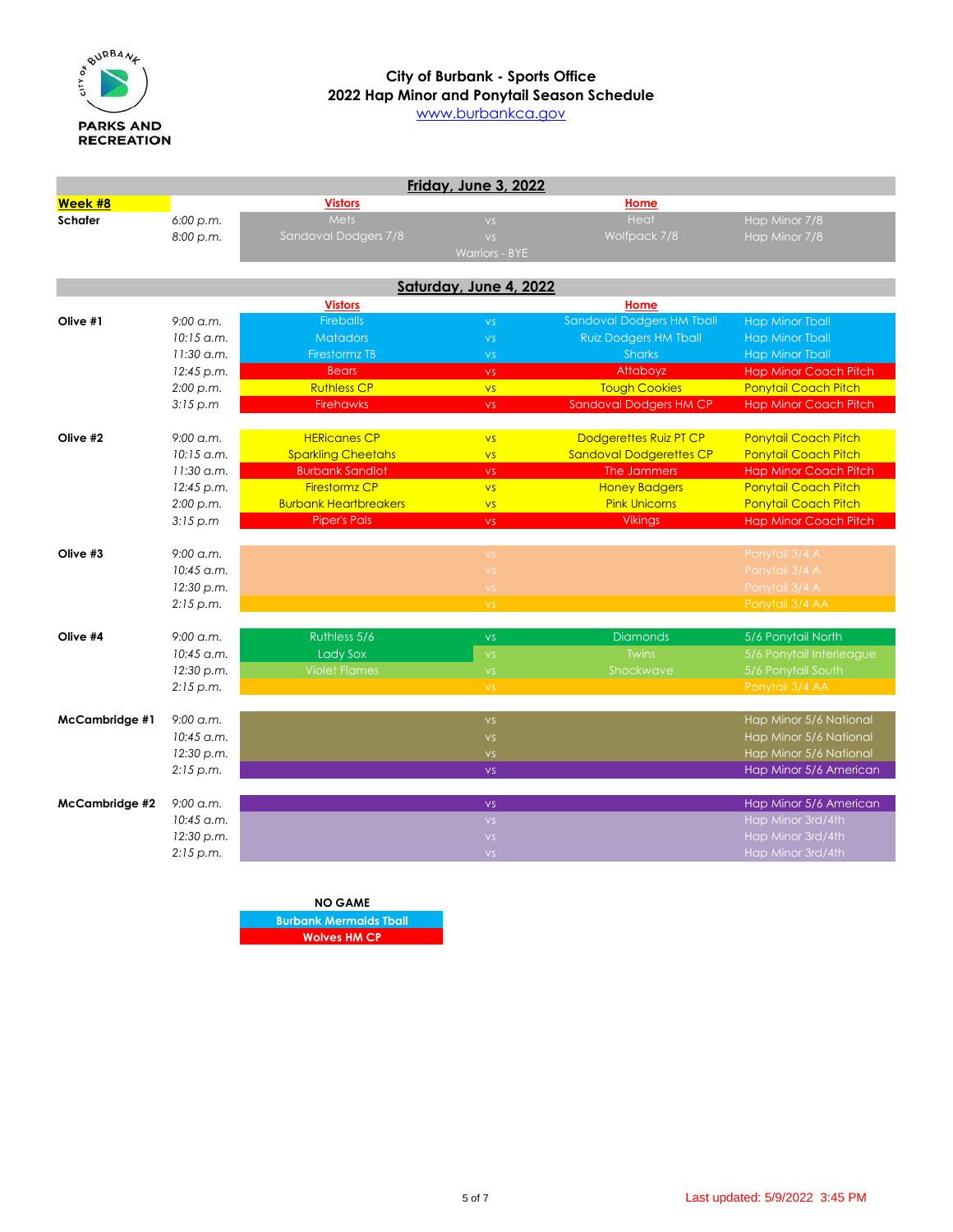

[www](http://www.burbankca.gov/).burbankca.gov

|                       |              |                            | <b>Friday, June 10, 2022</b> |                                  |                              |
|-----------------------|--------------|----------------------------|------------------------------|----------------------------------|------------------------------|
| Week #9               |              | <b>Vistors</b>             |                              | Home                             |                              |
| <b>Schafer</b>        | 6:00 p.m.    | <b>Mets</b>                | VS                           | <b>Warriors</b>                  | Hap Minor 7/8                |
|                       | 8:00 p.m.    | Heat                       | VS                           | Wolfpack 7/8                     | Hap Minor 7/8                |
|                       |              |                            | Sandoval Dodgers 7/8         |                                  |                              |
|                       |              |                            | Saturday, June 11, 2022      |                                  |                              |
|                       |              | <b>Vistors</b>             |                              | Home                             |                              |
| Olive #1              | $9:00$ a.m.  | <b>HERicanes CP</b>        | <b>VS</b>                    | <b>Burbank Heartbreakers</b>     | <b>Ponytail Coach Pitch</b>  |
|                       | $10:15$ a.m. | <b>Burbank Sandlot</b>     | <b>VS</b>                    | Sandoval Dodgers HM CP           | <b>Hap Minor Coach Pitch</b> |
|                       | 11:30 a.m.   | <b>Piper's Pals</b>        | VS.                          | Atta Boyz                        | <b>Hap Minor Coach Pitch</b> |
|                       | 12:45 p.m.   | Sandoval Dodgerettes PT CP | VS                           | <b>Tough Cookies</b>             | Ponytail Coach Pitch         |
|                       | 2:00 p.m.    | <b>Honey Badgers</b>       | VS                           | <b>Sparkling Cheetahs</b>        | <b>Ponytail Coach Pitch</b>  |
|                       | 3:15 p.m     | <b>Pink Unicorns</b>       | <b>VS</b>                    | <b>Ruthless CP</b>               | Ponytail Coach Pitch         |
|                       |              |                            |                              |                                  |                              |
| Olive #2              | $9:00$ a.m.  | <b>Burbank Mermaids</b>    | <b>VS</b>                    | <b>Sandoval Dodgers HM Tball</b> | Hap Minor Tball              |
|                       | $10:15$ a.m. | <b>Fireballs</b>           | VS                           | <b>Matadors</b>                  | <b>Hap Minor Tball</b>       |
|                       | $11:30$ a.m. | <b>Firestormz Tball</b>    | <b>VS</b>                    | <b>Ruiz Dodgers HM Tball</b>     | <b>Hap Minor Tball</b>       |
|                       | 12:45 p.m.   | Dodgerettes Ruiz PT CP     | <b>VS</b>                    | Firestormz PT CP                 | <b>Ponytail Coach Pitch</b>  |
|                       | 2:00 p.m.    | <b>Bears</b>               | <b>VS</b>                    | <b>Firehawks</b>                 | <b>Hap Minor Coach Pitch</b> |
|                       | 3:15 p.m     | <b>Wolves</b>              | <b>VS</b>                    | The Jammers                      | <b>Hap Minor Coach Pitch</b> |
|                       |              |                            |                              |                                  |                              |
| Olive #3              | $9:00$ a.m.  |                            | VS.                          |                                  | Ponytail 3/4 A               |
|                       | 10:45 a.m.   |                            | $\boldsymbol{\mathsf{VS}}$   |                                  | Ponytail 3/4 A               |
|                       | 12:30 p.m.   |                            | <b>VS</b>                    |                                  | Ponytail 3/4 A               |
|                       | 2:15 p.m.    |                            | $\mathsf{VS}$                |                                  | Ponytail 3/4 AA              |
| Olive #4              | 9:00 a.m.    |                            | VS                           |                                  | 5/6 Ponytail                 |
|                       | $10:45$ a.m. |                            | <b>VS</b>                    |                                  | 5/6 Ponytail                 |
|                       | 12:30 p.m.   |                            | VS                           |                                  | 5/6 Ponytail                 |
|                       | 2:15 p.m.    |                            | VS.                          |                                  | Ponytail 3/4 AA              |
|                       |              |                            |                              |                                  |                              |
| <b>McCambridge #1</b> | $9:00$ a.m.  |                            | <b>VS</b>                    |                                  | Hap Minor 5/6 American       |
|                       | $10:45$ a.m. |                            | VS.                          |                                  | Hap Minor 3rd/4th            |
|                       | 12:30 p.m.   |                            | VS.                          |                                  | Hap Minor 3rd/4th            |
|                       | 2:15 p.m.    |                            | VS.                          |                                  | Hap Minor 3rd/4th            |
| McCambridge #2        | $9:00$ a.m.  |                            | <b>VS</b>                    |                                  | Hap Minor 5/6 National       |
|                       | $10:45$ a.m. |                            | $\mathsf{VS}$                |                                  | Hap Minor 5/6 National       |
|                       | 12:30 p.m.   |                            | $\mathsf{VS}$                |                                  | Hap Minor 5/6 National       |
|                       | 2:15 p.m.    |                            | VS                           |                                  | Hap Minor 5/6 American       |
|                       |              |                            |                              |                                  |                              |
|                       |              | <b>NO GAME</b>             |                              |                                  |                              |
|                       |              | <b>Sharks Tball</b>        |                              |                                  |                              |
|                       |              | <b>Vikings HM CP</b>       |                              |                                  |                              |